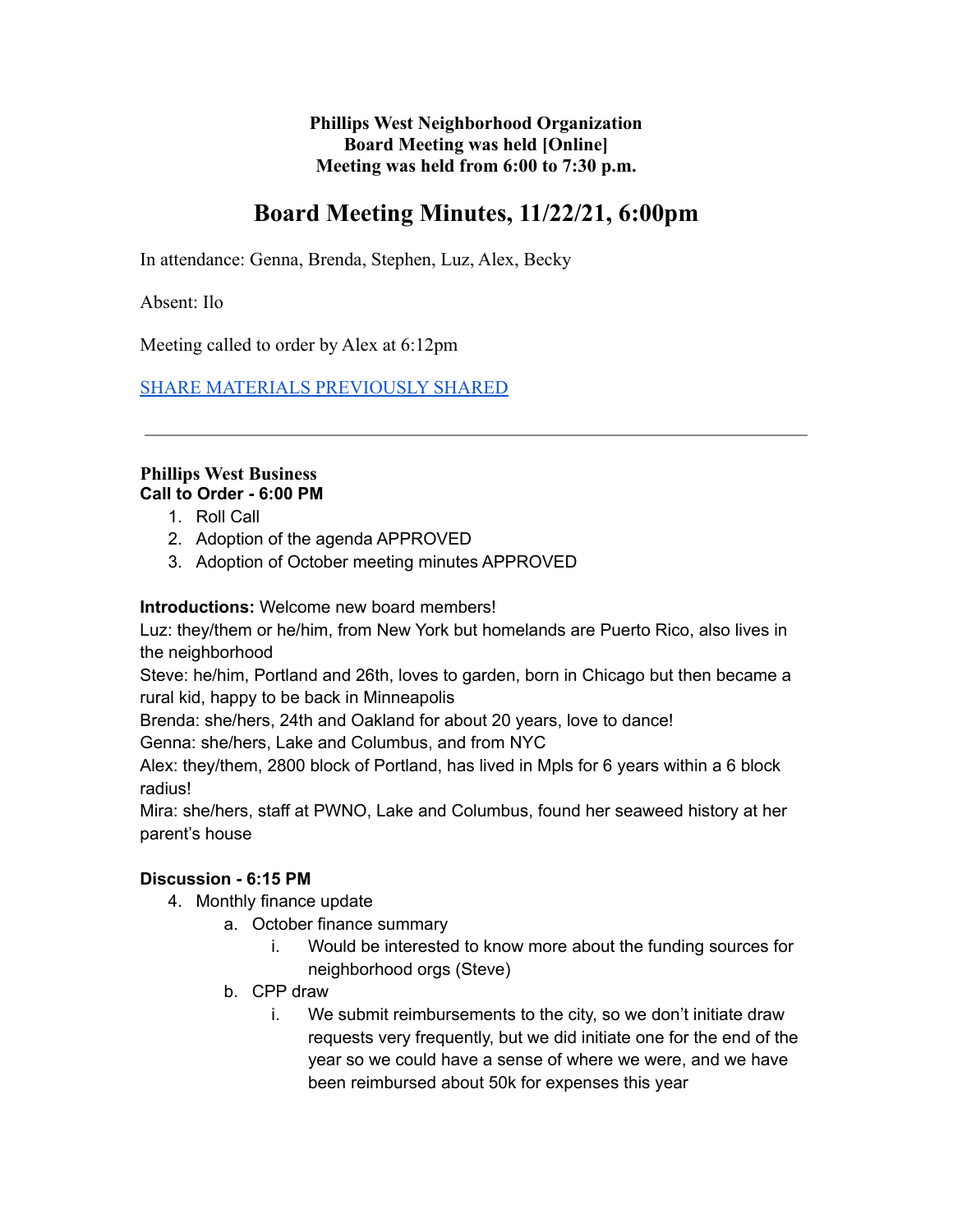- ii. this is the community participation program, which is ending this year, and those funds will be rolled into our equitable engagement program
- iii. our checking account balance is lower than the funds we actually have access to
- c. Finishing out community safety grant
	- i. we have this grant that we have to spend all of by the end of the year; we have initiated some of the spending
	- ii. half the grant is for the rental assistance has been sent out, and the rest of the money being spent will be a priority
	- iii. The money is earmarked and the spending approved, so no further action needed
- 5. Board operations
	- a. Voting in new board positions for 2022
		- i. We need to have 4 roles assigned: secretary, treasurer, chair, and vice-chair, we do have 2 people missing tonight
		- ii. currently the only person who is a signatory on our bank account is Danette, so we need to get this board rolling
		- iii. Could do another survey/poll? do people have questions about what the roles entail?
		- iv. Luz thinks Alex should be chair, Alex is handling it humbly
		- v. Steve is open to being treasurer
		- vi. Genna happy to keep being secretary, also happy to be vice chair
		- vii. Luz happy to be vice chair
		- viii. Genna is picking a fight with Brenda about how good of a note taker she is
		- ix. Becky moves that we accept this slate of officers: Alex for chair, Luz for vice chair, Steve for treasurer, and Genna for secretary
		- x. Genna curious in Steve's experience around treasurer roles, he has served as treasurer of other orgs, part of his work is managing funds at the state and feels confident

# **xi. APPROVED**

- b. Early December board retreat
	- i. Mira dropped a doodle for us to take to participate in a retreat
	- ii. we are currently struggling with finding a time that works for everyone
	- iii. actually a surprise: December 12 works, and we will figure out a time in that afternoon
	- iv. it'll be internal and more informal, some topics that mira has compiled
- 6. PWNO Operations
	- a. Neighborhoods 2020
		- i. a lot of requirements we have to meet as an org in order to get funding next year - we have already done a lot of them!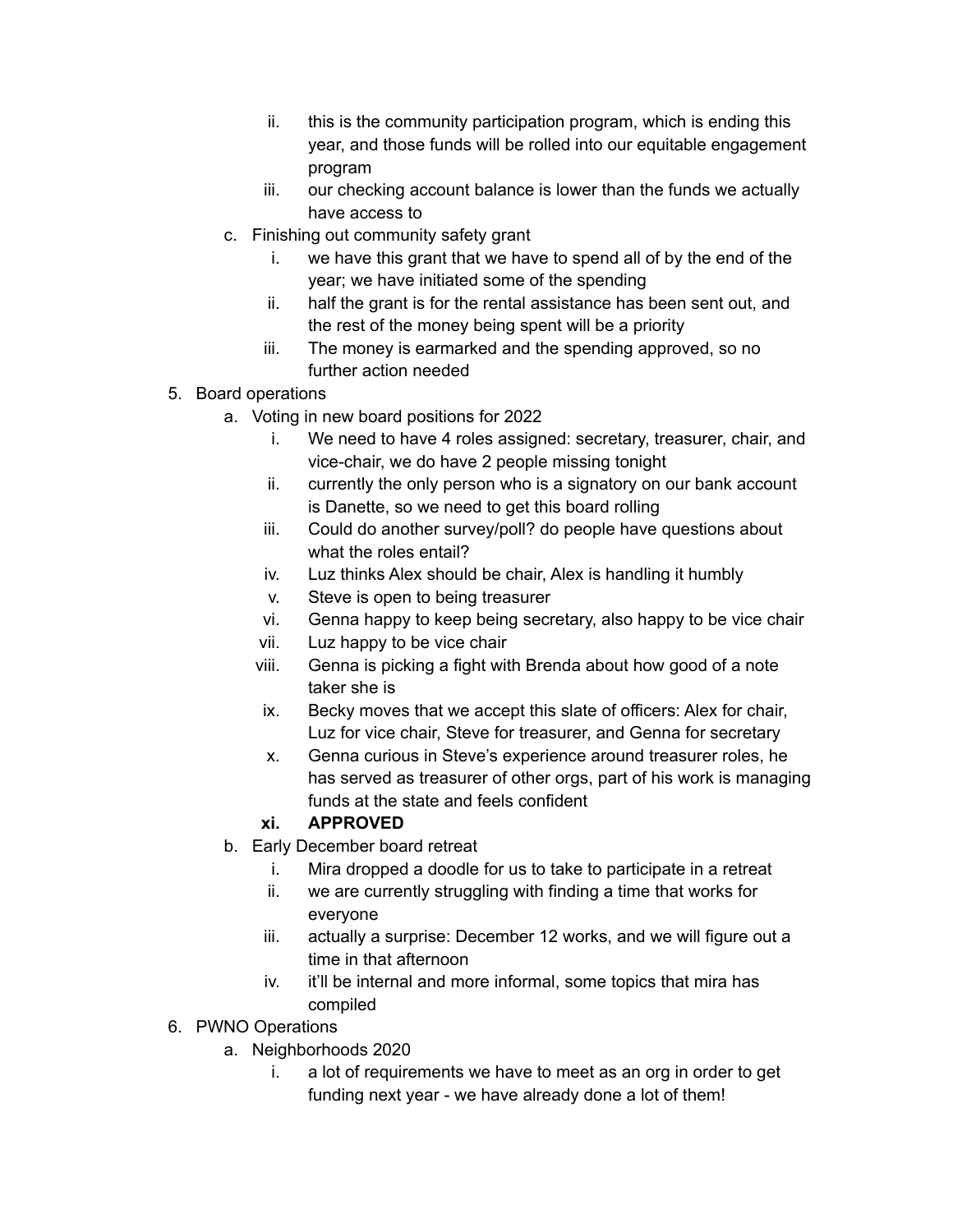- ii. there's a lot of policies we have to update and approve
- iii. we have to get our bylaws updated by community vote
- iv. we have to create a strategic funding plan something to work on with Steve
- v. there's another procedural reflection piece that Mira will follow up with Alex on
- vi. what are the deadlines? the 31st for everything; they're being annoying at the city but mira has already started the sending in
- vii. Let's make sure this is discussed at the retreat and then sent out immediately after
- b. By-laws amendments
	- i. We need to get people to turn out for the community meeting next week for the community vote
	- ii. and let's discuss the by-laws we're bringing in
	- iii. we could do a virtual vote if we wanted to do that in addition, but we wouldn't want to have a huge drop-box situation again
	- iv. Could be good to offer an opportunity for people who are not there to vote virtually
	- v. Flyers will be made! And shared!
	- vi. virtually, in the office as options, with both virtual at the meeting and after - APPROVED
	- vii. 3 days could be sufficient
	- viii. 3 days approved!
	- ix. Mira will send a digital flyer out to partners at apartments
	- x. will people have access to the bylaws changes? If everyone is comfortable with the proposed changes, Mira can post the revised proposal online, could also have printed copies available at the office
- c. CEE contract renewal
	- i. about 3-4 months ago, our contract renewal was delayed
	- ii. this is the center for energy and environment we have a contract through the city to administer a large pool of money for PW residents who want low interest loans or who can access grants to do improvements for their homes
	- iii. CEE is changing their fee from a flat fee annually (5k) to 2500 plus a percentage of each loan they administer; it would have been a higher amount if the # of loans held
	- iv. Mira has had some convos with the liaison at CEE and the Mpls person who administers this fund - like how helpful is this program? how helpful is CEE? Do we want to do this again?
	- v. If we want to renew, we do need to do it by the end of the year Jim did send the most recent statistics of who is accessing the program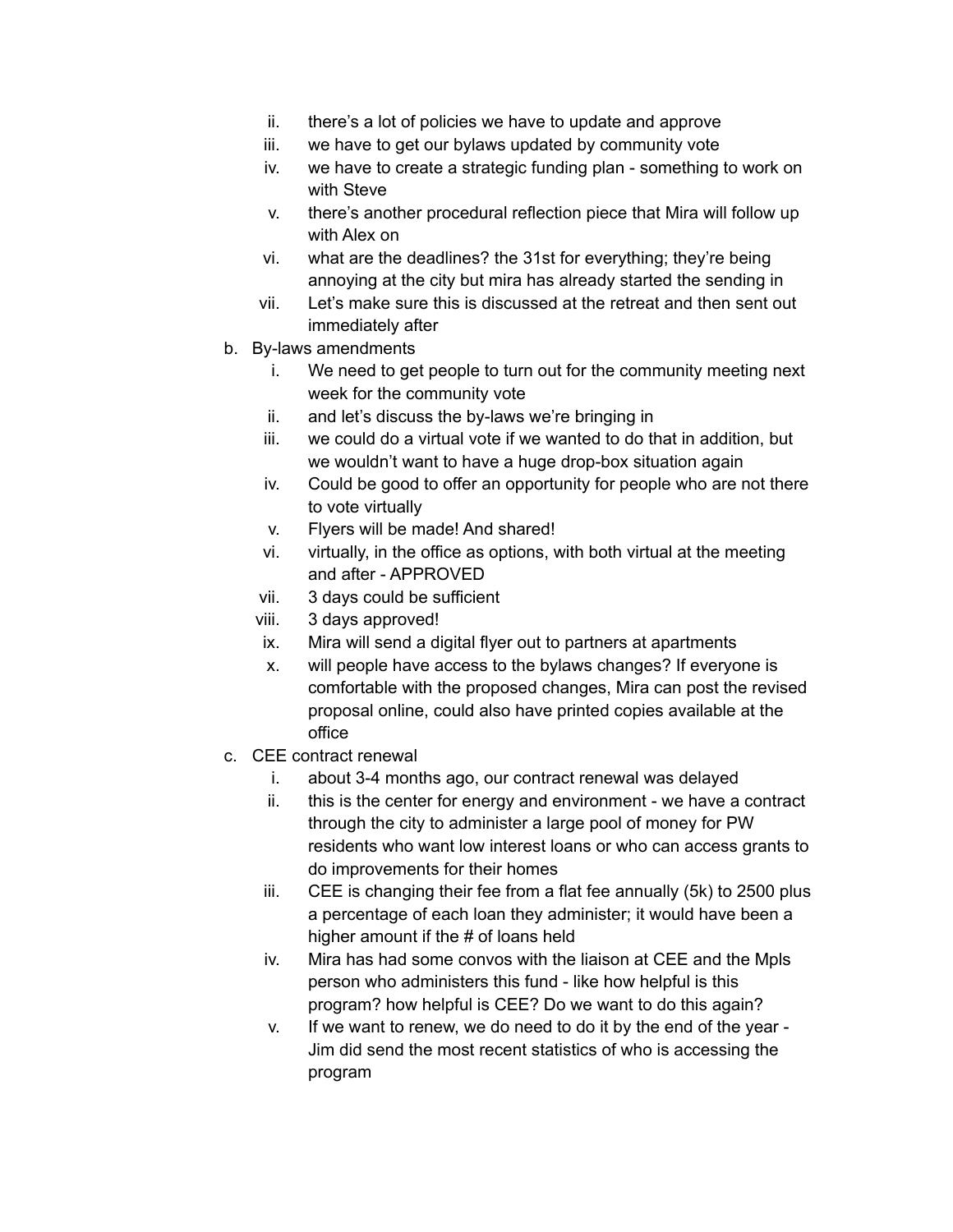- vi. If we don't do it, who will lost out? There's funding about 140k that is part of this NRP, the money will be there the city is holding it for us, if we don't renew the contract the money won't go anywhere; until we have someone to administer the program, nobody could access the program
- vii. if we decide to revisit this in 6 months, we could pay the fee in june and then start from there
- viii. We don't need to have these specific programs in place this money could be spent on a lot of things, "housing related programs" - this would require a contract amendment
- ix. a lot of people did use the program within PW this year
- x. This could be an opportunity to re-evaluate a program that has been in place for a long time
- xi. the nrp program is an opportunity for creativity and invention
- xii. Alex, Brenda, Becky, and Steve all open to a side convo
- xiii. Alex made a jam board add your thoughts here [https://jamboard.google.com/d/1OLCCFSFUqNncrJY9rY4chGEZE](https://jamboard.google.com/d/1OLCCFSFUqNncrJY9rY4chGEZEMdSE3b_BooHiGZVDf0/edit?usp=sharing) [MdSE3b\\_BooHiGZVDf0/edit?usp=sharing](https://jamboard.google.com/d/1OLCCFSFUqNncrJY9rY4chGEZEMdSE3b_BooHiGZVDf0/edit?usp=sharing)
- d. Shared resource fund next steps
	- i. Mira can send all the info out digitally, which is describing a joint hiring committee with Stevens Square
	- ii. if you're interested in being on that committee, please let Mira know and she will send it out
- 7. 2022 Budget
	- a. [Link](https://docs.google.com/spreadsheets/d/1TboZOOZE5v6eN_fhLtiPaokzl7iTc8r3/edit#gid=1756705712)
	- b. Budget does reflect the new staffing proposal that we have with sharing staffing with Stevens Sq
	- c. The budget does currently reflect a 2k loss the income line in the budget does not reflect the amount of money we actually have, the amount of money in our Sunrise account is not reflect in this budget
	- d. Maybe include a line item that reflects a transfer of that net loss to us via our account
	- e. Intern line item as contractors was actually employees this year, so we will move that up
	- f. Other services: i.e. paying someone to build our bulletin board, a trainer, building the website, so there's some wiggle room for us to contract out these needs
	- g. The staffing proposal with Stevens Sq would hopefully fix our capacity issues, but there could be needs for more contractors and there might be a need to edit that part of the budget
	- h. Move to approve the budget with the amendment that we balance the budget - APPROVED
- 8. Celebrating Fall Fest & Annual Meeting: reflections? (if time permits)
	- a. we did a great job and it was amazing